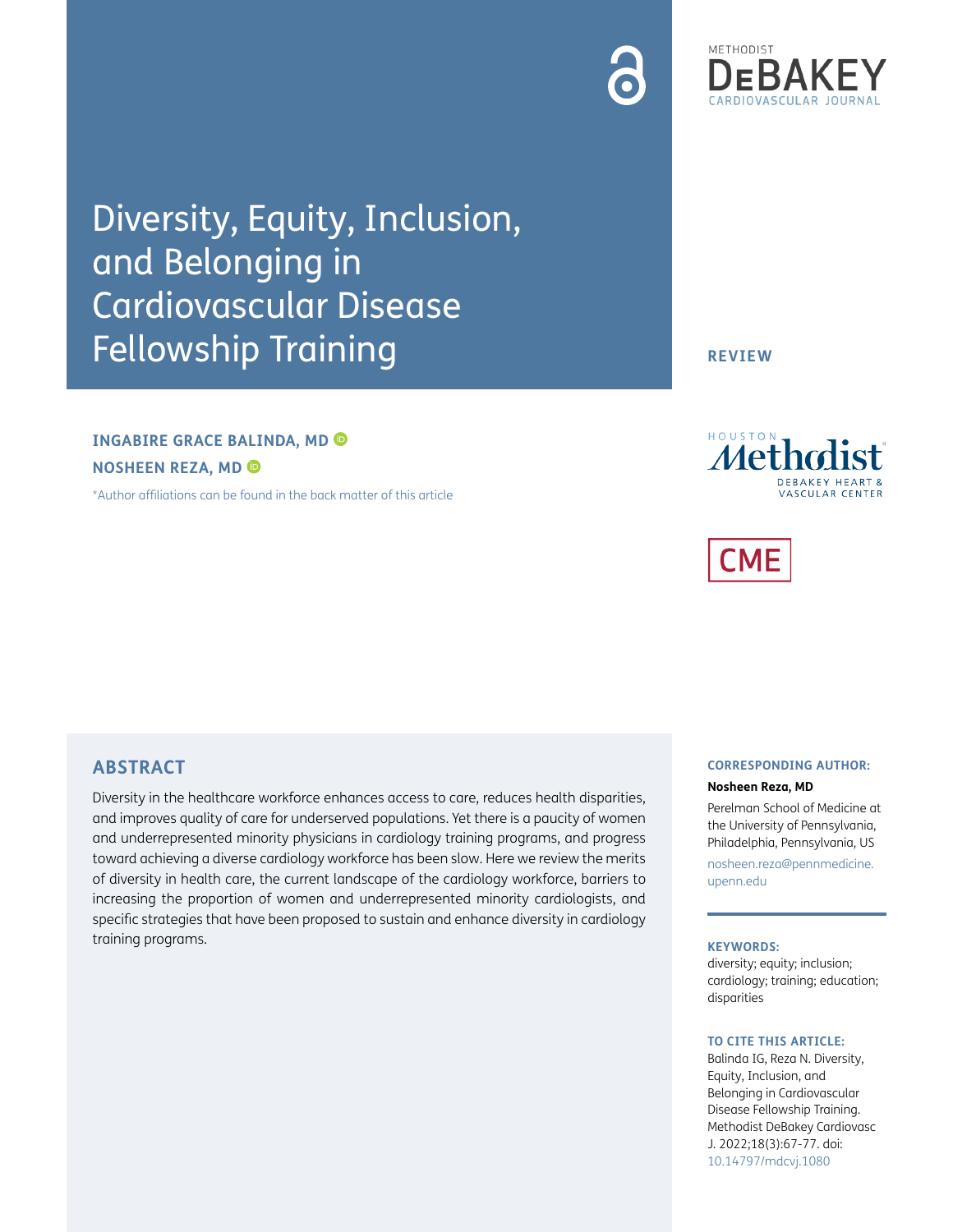# **INTRODUCTION**

In 2004, the Institute of Medicine issued a landmark report unequivocally stating that diversity in the healthcare workforce is critical to improving the United States (US) healthcare system.<sup>1</sup> Several studies have subsequently validated this assertion, demonstrating that a diverse healthcare workforce is a key strategy for tackling perennial health disparities[.2](#page-7-2),[3](#page-7-3) Physician demographics specifically have been shown to impact cardiovascular health outcomes. Physician gender has been shown to impact quality of care, $4,5$  $4,5$  and patient-physician gender concordance has been associated with improved control of cardiovascular disease (CVD) risk factors.<sup>6</sup> A randomized controlled trial studying the effect of physician-patient racial concordance on preventive services utilization found that Black men sought more cardiovascular preventive services—particularly invasive services—after meeting with Black physicians compared with non-Black physicians and estimated that this intervention could decrease the Black-White male gap in cardiovascular mortality by 19%[.7](#page-7-7)

In 2019, the Accreditation Council for Graduate Medical Education (ACGME) updated its Common Program Requirements to reflect an expectation that all training programs promote recruitment and retention of a diverse workforce.<sup>8</sup> Given the jarring disparities in CVD treatment and outcomes in racial/ethnic minority populations and women, [9-](#page-7-9)[11](#page-7-10) the need to rapidly diversify the cardiovascular clinical workforce could not be more pressing. In this review, we discuss the current climate of diversity in CVD fellowship training, outline the barriers to improving diversity, equity, inclusion, and belonging (DEIB), and summarize strategies to enhance DEIB in training programs. For the purposes of this review, we focus on women and underrepresented minorities as traditionally defined in graduate medical education.

# **THE CASE FOR DIVERSITY, EQUITY, INCLUSION, AND BELONGING IN THE CARDIOVASCULAR WORKFORCE**

Capers et  $al^{12}$  recently explained the evidence base supporting the merits of a diverse cardiovascular workforce. These benefits included (1) *improved clinical care*, as minoritized individuals are more likely to receive standard of care and follow medical advice when treated by a racially/ethnically concordant physician due to better communication, trust, and reduced implicit bias; (2) *greater access to care in underserved communities*, as underrepresented minority (URM)<sup>13</sup> physicians more often

choose to care for historically excluded populations; (3) *enhanced cultural competence*, as non-URM physicians working in diverse settings become better equipped to care for diverse populations; and (4) *improved research quality*, as diverse research teams broaden the scope of research questions, priorities, and participant enrollment.

## **CURRENT LANDSCAPE OF THE CARDIOVASCULAR TRAINEE WORKFORCE**

Despite extensively documented benefits of a diverse healthcare workforce, women and URM physicians remain underrepresented in cardiology. $14-16$  $14-16$  The percentage of women matriculating in medical school and internal medicine residency has steadily increased over the past decades, and in 2019, women comprised over 50% of US medical students for the first time[.17](#page-8-4) Despite this, cardiology continues to suffer from the "residency-to-fellowship cliff" as the specialty has seen the slowest rate of increase in women trainees over time and continues to be the least diverse internal medicine specialty[.16](#page-8-3),[18](#page-8-5) Only 24% of US cardiovascular disease fellows are women, with even lower proportions in procedural cardiology subspecialties—14.5% in interventional cardiology and 11% in clinical cardiac electrophysiology.<sup>19</sup> Over the past 5 years, the percentage of women applying to cardiology fellowships has stalled at around 25%[,18](#page-8-5) and between 2006 and 2018, the proportion of female adult cardiovascular disease fellows only increased from 16% to 21%.<sup>[14](#page-8-2)[,20](#page-8-7)</sup> In other procedural specialties such as pulmonary and critical care medicine, gastroenterology, and general surgery, women comprise 35%, 38%, and 45% of trainees, respectively[.19](#page-8-6)

Unlike the relatively high numbers of women in medical school and internal medicine residencies, URM physicians continue to be underrepresented at every stage of medical training.[14,](#page-8-2)[21](#page-8-8) URM trainees represent 9.9%, 8.9%, 7.4%, and 10.2% of cardiovascular disease, interventional cardiology, clinical cardiac electrophysiology, and advanced heart failure and transplant cardiology fellows, respectively.<sup>22</sup> In the 5 years prior to 2022, URM trainees have only comprised 9% to 11% of the cardiovascular disease fellowship applicant pool, $19$  and between 2006 and 2016, the percentage of URM cardiovascular disease fellows increased marginally from 11% to 12%.<sup>14</sup> Comparatively, URM comprise 9%, 10.4%, and 15.4% of pulmonary and critical care medicine, gastroenterology, and general surgery trainees.<sup>[22](#page-8-9)</sup>

Recent research has aimed to uncover drivers of increased diversity in training programs. A 2018 survey of 130 cardiology fellowship program directors found a correlation between program size and trainee diversity, with smaller programs being less likely to have female and URM fellows. All medium and large programs had at least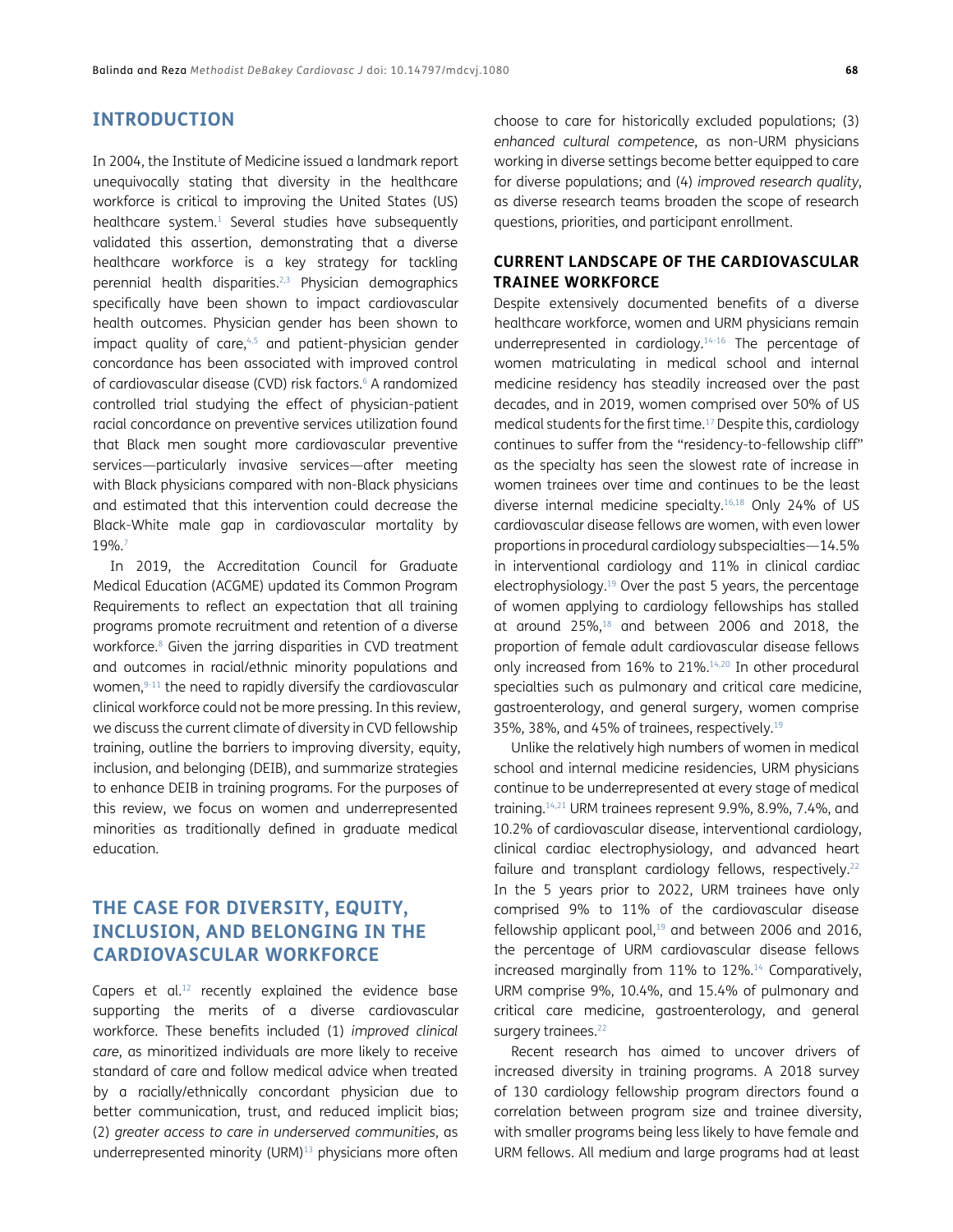one female fellow; however, 16% of small programs had none. There were no URM fellows in 40% of small programs compared to 30% of medium and 19% of large programs[.15](#page-8-10)

Ultimately, these longstanding disparities reverberate across the workforce, with women and URM representing only 13% and 7.5%, respectively, of practicing adult cardiologists[,14](#page-8-2) making the field of cardiovascular medicine poorly representative of the patients whom it serves.

# **BARRIERS TO ENHANCING DIVERSITY, EQUITY, INCLUSION, AND BELONGING IN CARDIOVASCULAR DISEASE TRAINING PROGRAMS**

Several factors pose a threat to a sustainably diverse and inclusive cardiovascular workforce, including negative perceptions of culture, lack of role models and structured mentorship, biased recruitment practices, and slow adoption of evidence-based merits of diversity at the leadership level, among others [\(Figure 1\)](#page-2-0). A survey of internal medicine residents' professional development priorities and preferences found that work-life integration, female friendliness, and positive role models ranked highest in professional development needs. Among residents, the strongest perception of the field of cardiology was of a negative culture due to adverse job conditions, interference with family life, and lack of diversity. These factors influenced career choice decisions: women and residents who did not choose careers in cardiology placed more value

on work-life balance and had more negative perceptions of cardiology than those who pursued cardiology[.23](#page-8-11)

Women who choose to pursue cardiology contend with inequities in compensation $24$  and access to career advancement opportunities<sup>25</sup> and inadequate support for childbearing responsibilities[.26](#page-8-14) Although the majority of women cardiologists become pregnant during fellowship, <sup>26</sup> a recent survey found that a sizeable portion of fellowship program directors are not aware of the amount of paid and nonpaid parental leave available to their fellows.<sup>27</sup> Although the American Board of Internal Medicine allows up to 4 months of leave at the discretion of the program director, 65% of surveyed program directors responded that fellows who utilize all the available leave time should not be eligible for board certification.<sup>27</sup> The American College of Cardiology's (ACC) Women in Cardiology Section highlighted several of these barriers through a survey of female cardiologists, which demonstrated that over half of respondents felt pressure to take shorter maternity leave than was available—60% among fellow respondents—and only 46% reported breastfeeding beyond 6 months. Highly cited barriers to breastfeeding included inadequate breaks during clinical practice and lack of appropriate pumping space.<sup>[26](#page-8-14)</sup> For women interested in pursuing procedural cardiology subspecialties, factors such as lack of female role models, radiation exposure during childbearing years, sexual discrimination and harassment concerns, and the "old boys' club" culture are additional deterrents.<sup>[28,](#page-8-16)[29](#page-8-17)</sup>

The dearth of URMs entering the physician pipeline continues to be one of the most important barriers



<span id="page-2-0"></span>**Figure 1** Barriers to sustainable diversity and inclusion in cardiovascular disease training programs. URM: underrepresented minority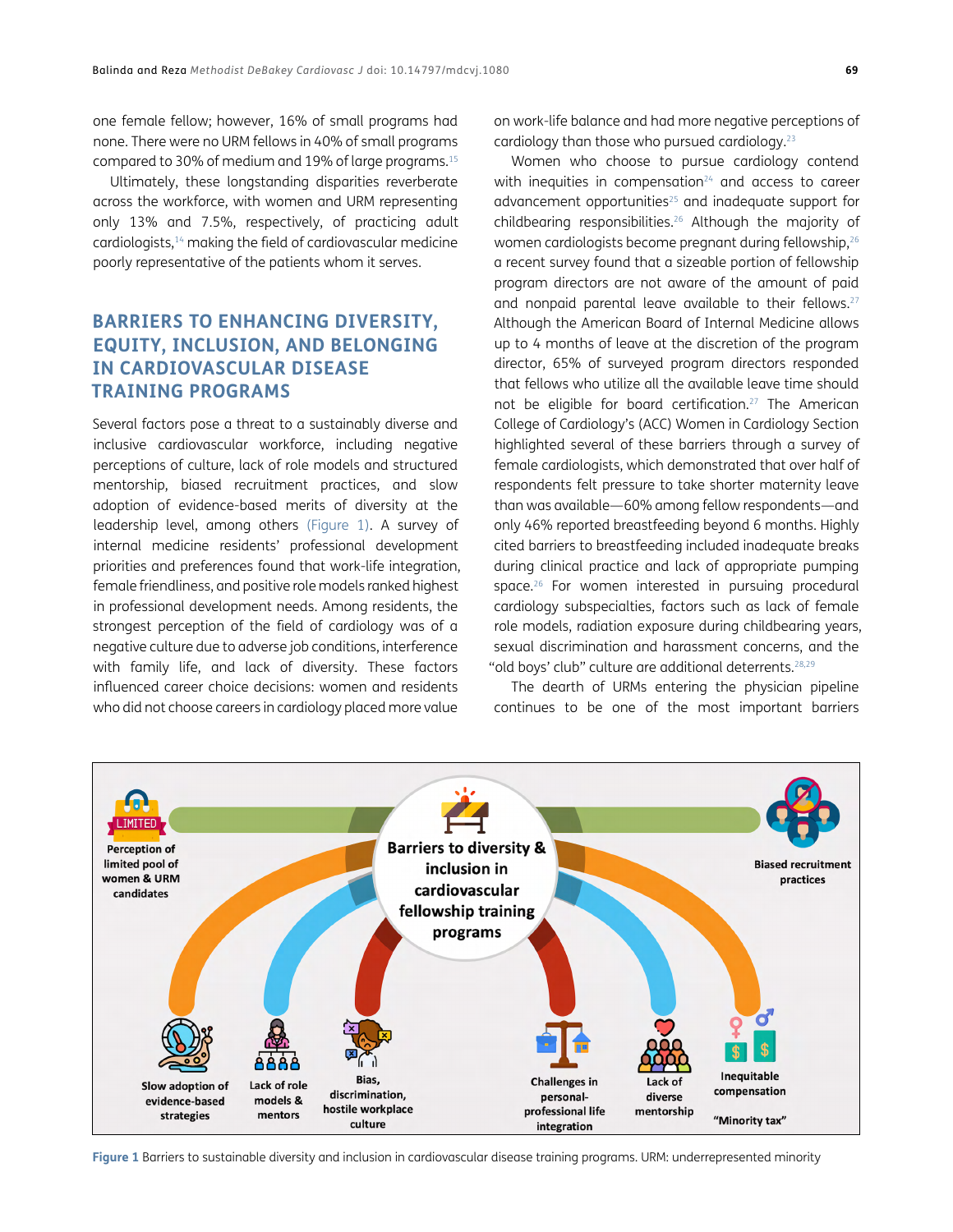to diversifying cardiovascular medicine, owing to a combination of structural racism; lack of adequate educational resources, role models, and mentorship; and bias and discrimination at all stages of education.<sup>30,[31](#page-8-19)</sup> In a survey regarding barriers to increasing diversity in cardiology training programs, program directors identified the lack of "qualified candidates" and the overall culture of cardiology as the most significant barriers, followed by the lack of diversity in faculty and the program's surrounding community[.32](#page-8-20) Although much is made of the URM pipeline problem, this does not fully explain the underrepresentation of URM physicians in cardiovascular medicine and medicine in general.

The hostile training and workplace environments that URM physicians experience is another significant barrier to recruitment, retention, and advancement. Studies investigating training experiences of URM residents found that many experience harsher consequences for mistakes, daily microaggressions, bias, and discrimination. Additionally, they are burdened with leading and promoting institutional diversity, feel pressured to conceal parts of their racial/ethnic identity, and experience social isolation[.33](#page-8-1),[34](#page-9-0) Resource limitation is also a reported obstacle to implementing and sustaining DEIB, especially in smaller, non–university-based programs. Compared to larger and university-based programs, smaller cardiovascular training programs are less diverse and have fewer institutional support mechanisms for URM and female fellows, peer

support groups, and formal mentorship/sponsorship programs[.32](#page-8-20)

Finally, the lack of prioritizing diversity, inclusion, and equity by the workforce's gatekeepers is a formidable barrier. Surprisingly, 31% of surveyed cardiology fellowship program directors were uncertain or did not believe that diversity improves quality of care. Only 6% considered diversity among the top three priorities when ranking fellowship applicants, and the majority of those who believed in the merits of diversity could not provide evidence supporting the benefits of a diverse and inclusive workforce.<sup>35</sup>

# **STRATEGIES TO IMPROVE AND SUSTAIN DIVERSITY, EQUITY, INCLUSION, AND BELONGING IN CVD TRAINING PROGRAMS**

A multipronged approach is critical to enhance and sustain DEIB in cardiovascular medicine, summarized here in six major strategies: (1) prioritization of DEIB by leadership; (2) holistic applicant review; (3) implicit bias training of gatekeepers; (4) investment in pipeline and pathway programs; (5) cultural transformation and creation of support systems for women and URMs to enhance retention and advancement; and (6) leveraging resources from other key stakeholders [\(Figure 2\)](#page-3-0).



<span id="page-3-0"></span>**Figure 2** Strategies to improve and sustain diversity, inclusion, equity, and belonging in cardiovascular fellowship training. DEIB: diversity, equity, inclusion, belonging; URM: underrepresented minority; ACC: American College of Cardiology; ABC: Association of Black Cardiologists; AHA: American Heart Association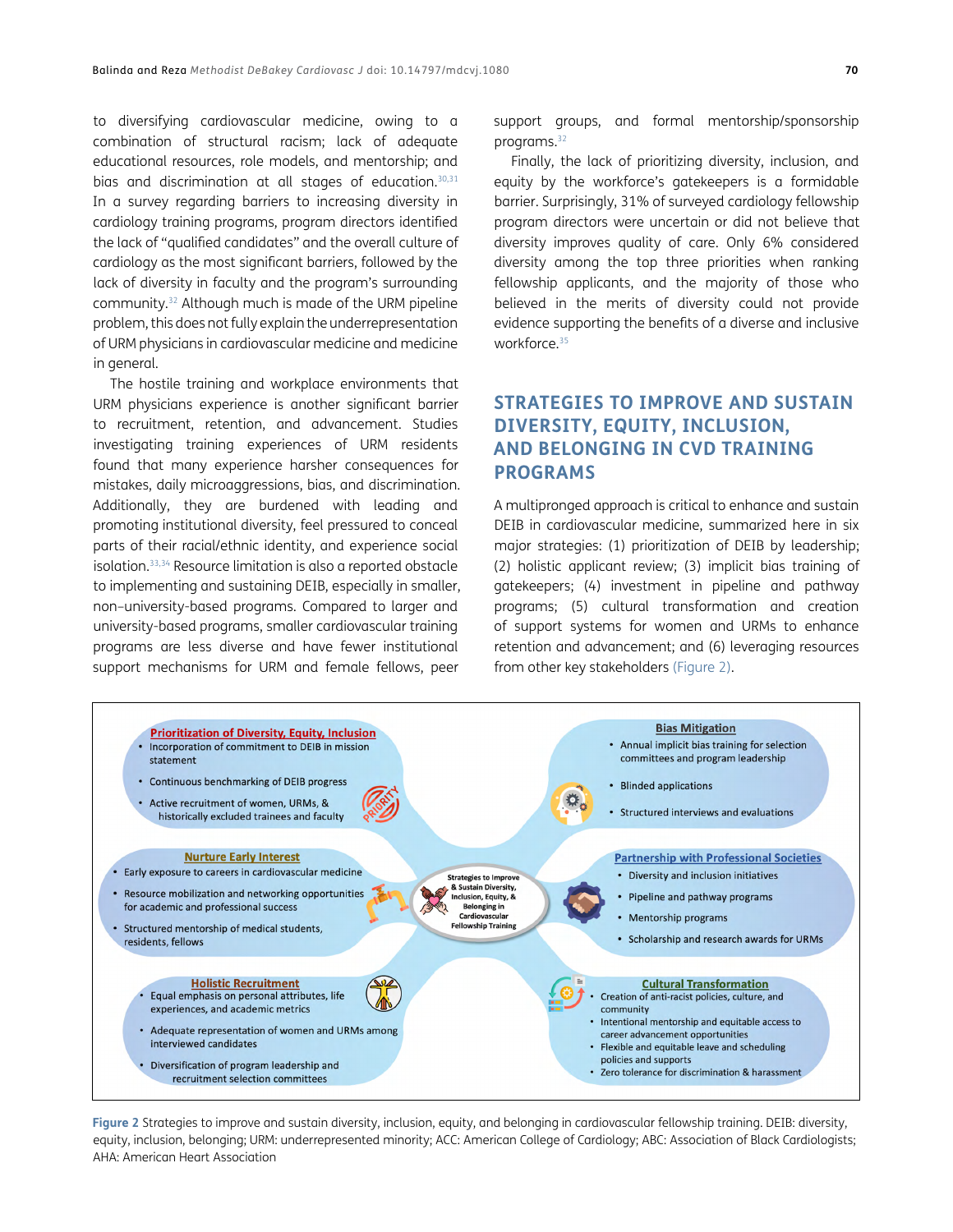Other procedural specialties with underrepresented women and URM physicians endorse similar strategies, including the American College of Surgeons.<sup>36</sup> A systematic review of studies describing several diversity and inclusion initiatives in surgical training programs found that holistic review was one of the most effective tools for attracting URM and women trainees into surgery.<sup>[37](#page-9-3)</sup> Highlighting diversity initiatives on a program's website also increased the number of women matriculating into surgery.[37](#page-9-3) Small training programs with limited resources can consider lowcost strategies such as explicitly committing to uphold DEIB principles on public platforms such as websites and social media accounts, holistic applicant review and implicit bias training for admissions committee members, and leveraging existing public resources from professional societies. Still, a knowledge gap remains concerning the feasibility of these strategies in smaller programs, and study of dissemination and implementation of successful DEIB initiatives in these settings is needed.

#### **1. Diversity, Equity, Inclusion, and Belonging as a Top Priority**

To attract and retain women and URMs, programs need to prioritize DEIB by incorporating it into their guiding principles. Suggested practices include reframing mission statements to emphasize commitment to DEIB as a priority. Cardiovascular divisions and departments should endeavor to achieve a trainee and faculty composition that reflects national demographics and to establish and regularly monitor metrics to track institutional progress in incorporating DEIB.<sup>38</sup> Programs should intentionally seek high-performing URM candidates by recruiting at minority student-run organization meetings and residency fairs at historically Black medical schools and by openly addressing their commitment to and successes and challenges in DEIB on websites, social media, and other outreach platforms.<sup>[38](#page-9-4)</sup>

#### **2. Holistic Candidate Application Review**

Racial bias in medical student clinical performance evaluations, standardized tests, and election to honor societies has been repeatedly demonstrated. To counter these exclusionary practices, holistic review strategies that incorporate applicants' nontraditional metrics such as life experiences and personal attributes are being increasingly emphasized in the medical education community.<sup>12,[30,](#page-8-18)[38](#page-9-4)[,39](#page-9-5)</sup> Such strategies have been shown to enhance diversity in medical training without impacting traditional measures of applicant quality. Through a process that incorporated holistic review, the Ohio State University Medical Center was able to increase representation of URM cardiology fellows from 0% to 25% over a 5-year period, with no significant differences in United States Medical Licensing Examination test scores between URM and non-URM fellows during this period[.40](#page-9-6)

#### **3. Gatekeeper Implicit Bias Mitigation**

Healthcare professionals are not immune from harboring negative implicit biases against people of color and women,<sup>41</sup> and these biases negatively impact women and URM applicants in the selection process. A study from the Ohio State University College of Medicine demonstrated that a majority of its admissions committee members exhibited significant racial bias on the White implicit association test (IAT). After learning bias mitigation techniques during the subsequent interview cycle, 48% of committee members were conscious of their bias when interviewing and 21% reported that knowledge of their IAT results impacted their admissions decisions. Since the institution of annual implicit bias reduction workshops for the selection committee, the school has consistently matriculated one of the most broadly diverse student populations in the country.<sup>[31](#page-8-19),42</sup>

Other bias mitigation strategies include diversification of selection committee members, intentional reflection on individual implicit biases and their impacts, provision of bias mitigation strategies on interview days, structured interviews, and blinded application reviews in which candidates' photos and academic metrics that are subject to racial bias are concealed from committee members.<sup>31[,38](#page-9-4)</sup>

#### **4. Investment in Pipeline and Pathway Programs**

Due to the paucity of URMs at every stage of the medical education pipeline,<sup>31</sup> building pipeline programs complete with mentorship and networking opportunities is paramount for efforts to enhance DEIB in cardiovascular medicine. Duvernoy et al. suggested investing in outreach programs spanning the entire educational curriculum, from grade school to internal medicine residency, to ensure early exposure to careers in cardiovascular medicine and dedicated mentorship for women and URM medical students and residents.<sup>30</sup>

Cardiology professional societies have also accelerated efforts to build pathway programs to bolster early interest in medicine and cardiology. As one example, the ACC provides complimentary society membership to medical students and residents and has created several leadership development programs for women and URMs to connect them with career opportunities, mentors, peer networks, and educational resources, including the Young Scholars Program for high school and college students; $43$  the Internal Medicine Cardiology Programs for women, Black, and Hispanic/Latinx trainees; $44$  and the annual Clinical Trials Research boot camp programs[.45](#page-9-11) Similarly, as another example, the American Heart Association (AHA) provides scholarships to a number of students from Historically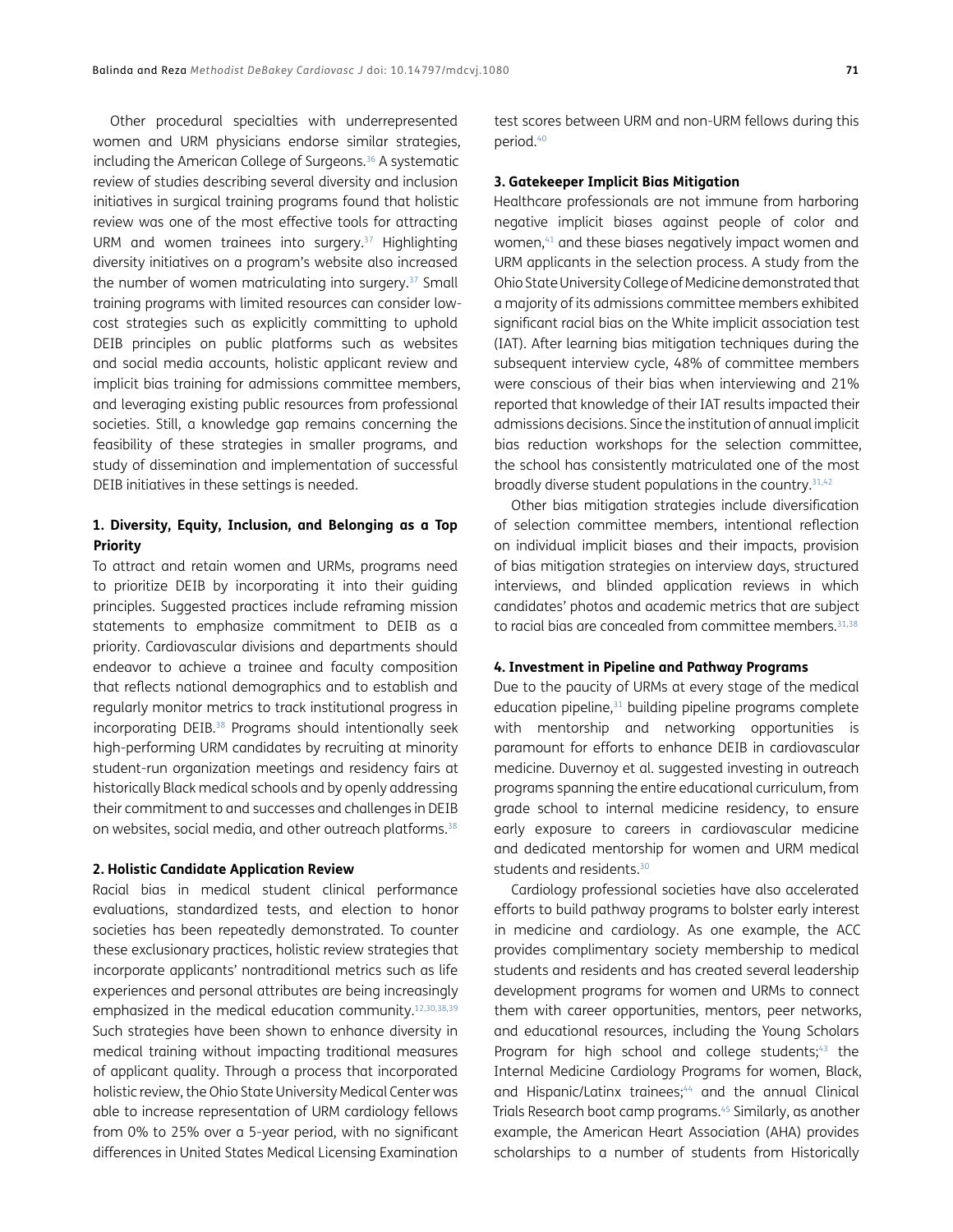Black Universities and Colleges to pursue advanced training in biomedical sciences, and its Supporting Undergraduate Research Experiences (SURE) program funds mentored research in cardiovascular medicine for URM students across several academic institutions.[46](#page-9-12) The Association of Black Cardiologists (ABC) has a long track record of early and longitudinal mentorship and sponsorship for its early career members. Other professional societies also are accelerating their structured efforts in this arena.

### **5. Cultural Transformation and Creation of Support Systems for Women and URMs**

Efforts to enhance DEIB in cardiovascular medicine will not succeed without a concurrent cultural transformation to meet the unique challenges faced by women and URM physicians. To enhance retention and career advancement of women cardiologists, Sharma et al. advocate for structured mentorship and sponsorship programs to ensure equitable access to research grants, promotion, leadership roles, and pay parity; creative promotion pathways that do not penalize women for childbearing responsibilities; flexible training pathways that optimize work-life integration; adoption of zero tolerance policies for workplace harassment and discrimination; and transparent compensation policies.[47](#page-9-13) Provision of transparent and flexible leave policies to accommodate unforeseen pregnancy complications, radiation safety training, adequate breaks, and private spaces to facilitate lactation will contribute to a culture of inclusion and support for cardiologists with parenting responsibilities.[26](#page-8-14)

Efforts to enhance retention of URM physicians will need to tackle implicit and explicit discrimination, professional isolation, lack of mentorship and sponsorship, and the "minority tax" that URM physicians face.<sup>[48](#page-9-14)</sup> To this end, cardiovascular education leaders have suggested building an antiracist culture in cardiovascular fellowship training by formalizing education on systemic racism, health disparities, and social determinants of health; establishing implicit bias training and standardized mechanisms for addressing and reporting discrimination and microaggressions; actively mentoring and extending scholarly opportunities to URM physicians; ensuring shared responsibility for diversity and inclusion efforts across the program and rewarding these efforts through promotion and advancement; and seeking to understand URM personal experiences with racism and microaggressions through deliberate conversations.[48](#page-9-14)

Eberly et al. proposed integrating antiracism practice into the clinical and research training components of the cardiovascular fellowship program through community engagement, funded opportunities for equity-focused quality improvement initiatives, and application of critical race theory to research methodology.<sup>49</sup>

Cardiology fellows are also uniquely positioned to promote a culture of DEIB in their own programs. When leading diverse teams, Njoroge et al. suggest strategies such as setting rotation expectations, facilitating goalsetting, and avoiding competition among trainees; swiftly addressing bias and microaggressions against team members; actively sponsoring trainees by involving them in research projects, connecting them to mentors, providing positive feedback to their training programs; and advocating for a more inclusive culture to program leadership.<sup>50</sup>

#### **6. Leverage Resources from Other Key Stakeholders**

Many CVD fellowship program directors lack a strategic plan to increase diversity in their programs. Nearly half reported that having access to best practice tools for candidate selection, implicit bias training, parental leave and harassment policies, and guidance with mentoring programs initiation would assist their efforts[.32](#page-8-20) Training programs should leverage external resources from the various professional societies that have committed resources to increasing DEIB in cardiology. For instance, since its inception in 1974, the ABC has provided scholarship and mentorship opportunities to people of color at every stage of the physician pipeline, created fellowship programs in interventional cardiology and clinical cardiac electrophysiology, formed strategic partnerships to enhance investigator diversity in clinical trials, and championed several other diversity and inclusion initiatives across the nation[.51](#page-9-17)[,52](#page-9-18) As another example, gender-specific mentoring in interventional cardiology is available through the Society for Cardiovascular Angiography and Interventions Women in Innovations committee's mentoring program, aimed at connecting trainees to potential mentors across the country.[53](#page-9-19) The ACC has created resources to guide programs in recruiting a diverse workforce, held workshops to share diversity and inclusion best practices, and provided handson training in implicit bias mitigation to program directors[.45](#page-9-11) These resources require widespread dissemination through both formal and informal channels to reach the broader fellowship training community.

# **MODEL INITIATIVES FOR DIVERSITY AND INCLUSION ENHANCEMENT AMONG CARDIOVASCULAR DISEASE TRAINING PROGRAMS**

Despite widespread recognition of the unique barriers to recruitment and retention of women and URM physicians in cardiovascular medicine, a few fellowship programs have shared successful initiatives aimed at addressing these barriers within their programs. Here, we highlight such initiatives.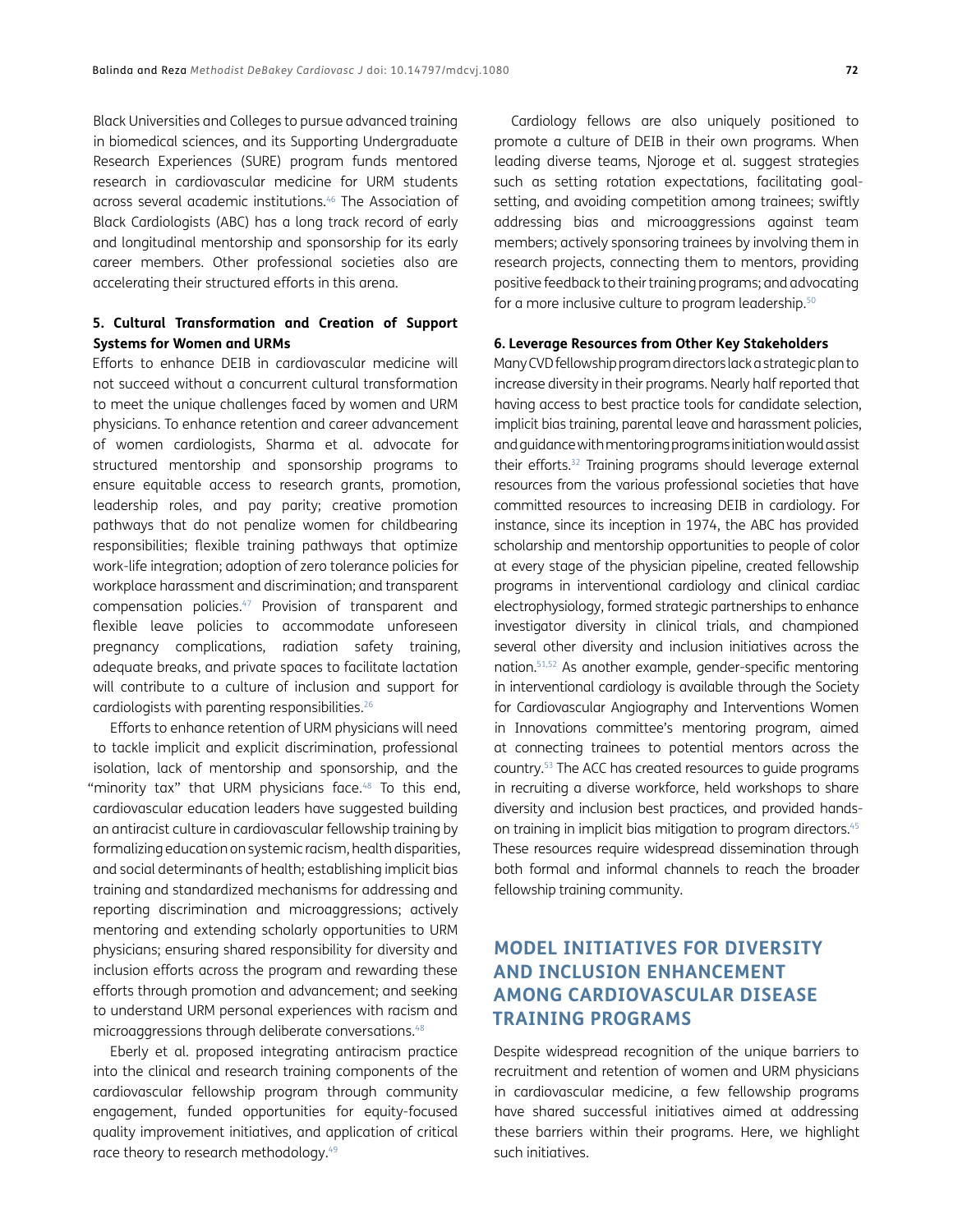## **THE OHIO STATE UNIVERSITY MEDICAL CENTER CARDIOVASCULAR DISEASE FELLOWSHIP**

In 2005, the Ohio State University Medical Center cardiovascular disease fellowship program overhauled its recruitment process to increase its fellowship diversity by (1) setting diversity as a program priority; (2) actively reaching out to external URM residents interested in cardiology; (3) emphasizing mentorship opportunities on interview day; (4) dedicating time for URM applicants to interact with URM fellows and faculty members; and (5) engaging in personalized post-interview communications with competitive applicants to reinforce the program's interest and commitment to mentorship. Since implementing these interventions, the program has matched URM fellows for 5 consecutive years.<sup>40</sup>

## **THE UNIVERSITY OF PENNSYLVANIA CARDIOVASCULAR DISEASE FELLOWSHIP**

In 2017, the University of Pennsylvania's female fellowsin-training (FIT) and faculty established the Penn Women in Cardiology (PWIC) program to promote the recruitment, retention, and advancement of women cardiologists. Since its inception, the PWIC has facilitated (1) skill development through targeted workshops; (2) leadership and sponsorship of FITs and early career cardiologists through attendance of national leadership conference and nominations for leadership roles in professional societies; (3) networking through institutional mentoring sessions and meetings with visiting female grand rounds speakers; (4) mentorship pairing of medical students and residents considering careers in cardiology with PWIC members who connect them with clinical and research opportunities and provide guidance through the fellowship application process; and (5) advocacy to enhance recruitment and create supportive workplace environments[.54](#page-9-20)

As a result of the PWIC initiatives, several women have served in leadership roles in multiple professional organizations, and an increasing number of women internal medicine residents at the institution have matriculated into cardiology. PWIC also has advocated successfully for increasing dual-physician-trainee parental leave duration from 6 to 12 weeks<sup>54</sup> and has developed practice guidelines to enable lactating FITs to meet their breastfeeding goals.<sup>55</sup> These guidelines stipulate that lactating women should have access to well-equipped and appropriately designated clean and private pumping spaces and should be allowed to step away from clinical duties and mandatory engagements at needed intervals for expressing milk. Dissemination of these guidelines across the institution has allowed FITs to better integrate work and parenting responsibilities and created a more supportive environment for fellows growing their families.<sup>55</sup>

## **DUKE UNIVERSITY MEDICAL CENTER CARDIOVASCULAR DISEASE FELLOWSHIP**

In 2017, the Duke Cardiovascular Disease fellowship program created multilayered interventions to increase diversity among its fellows, including (1) securing departmental commitment to diversity; (2) formation of a diversity and inclusion task force to devise best practices for recruitment; (3) diversification of program leadership and recruitment committee; (4) restructuring of the application screening process by removing US Medical Licensing Examination score criteria, blinding application reviewers to applicant photos, ensuring women and URM applicants represent at least 25% of those interviewed, and ensuring that all URM applicants are independently reviewed by the URM members of the recruitment committee; (5) restructuring the interview day to maximize interaction between women/URM applicants and potential mentors and colleagues and highlight institutional commitment to diversity; (6) soliciting input from recruitment committee, women, and URM faculty and fellows to ensure diversity in highly ranked candidates; and (7) ensuring structured mentorship for matched women and URM fellows. These interventions resulted in a sustained increase of women and URM fellows matching into the program, more than a doubling compared to the preintervention years.<sup>56</sup>

# **CONCLUSION**

There remains an urgent need to diversify the cardiovascular workforce and to simultaneously change workplace culture to promote inclusion, equity, and belonging. These efforts are largely focused at the fellowship level, and adequate education and training at this early stage is necessary to cultivate a representative clinician workforce that is well equipped to care for all patients with cardiovascular disease. Achieving success in these domains will require the intentional reformation of policies, practices, and systems that persistently discriminate against women and URM physicians. Continued benchmarking, systematic assessment of the impact and effectiveness of these strategies, and dissemination of successful strategies will be critical to advance DEIB for the entire cardiovascular training community.

## **KEY POINTS**

**•**  Despite evidence that healthcare diversity improves care and reduces health disparities, women and underrepresented minority (URM) physicians remain underrepresented in the cardiology workforce.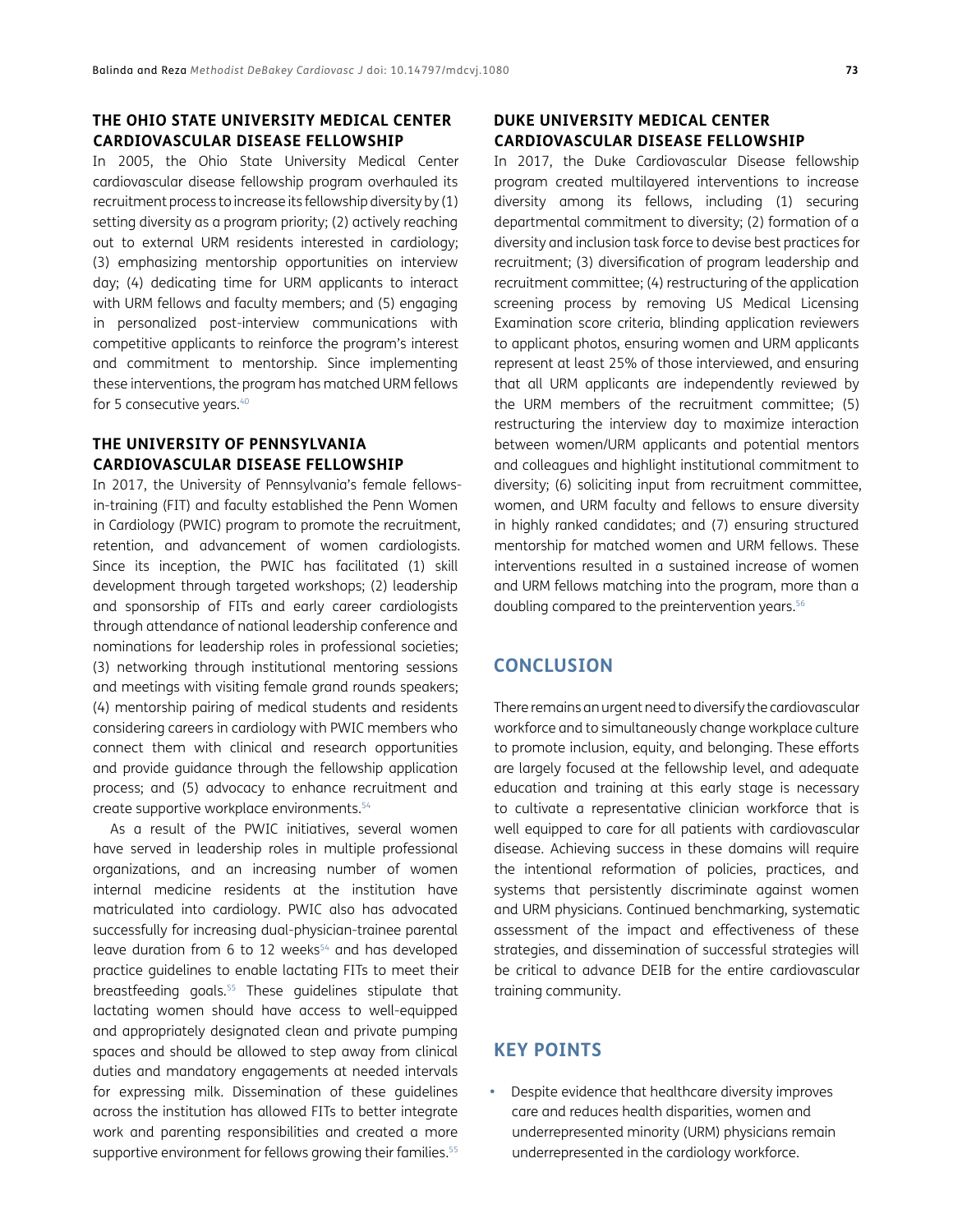- The lack of a supportive, inclusive, and equitable culture in the cardiovascular training community continues to thwart diversification efforts.
- **Durably enriching the cardiovascular training** community will require prioritization of diversity, equity, inclusion, and belonging by academic leaders; investment in pipeline programs providing mentorship and exposing women and URMs to the field of cardiology; holistic recruitment practices; universal implicit bias training with a focus on professional gatekeepers; and eradication of policies, practices, and systems that persistently discriminate against women and URM physicians.
- Systematic monitoring, evaluation, and dissemination of best practices for diversity, equity, inclusion, and belonging will benefit the entire cardiovascular training community.

# **CME CREDIT OPPORTUNITY**

Houston Methodist is accredited by the Accreditation Council for Continuing Medical Education (ACCME) to provide continuing medical education for physicians.

Houston Methodist designates this Journal-based CME activity for a maximum of *1 AMA PRA Category 1 Credit*™. Physicians should claim only the credit commensurate with the extent of their participation in the activity.

Click to earn CME credit: [learn.houstonmethodist.org/](https://learn.houstonmethodist.org/MDCVJ-18.3) [MDCVJ-18.3.](https://learn.houstonmethodist.org/MDCVJ-18.3)

# **FUNDING INFORMATION**

Dr. Reza is supported by the National Center for Advancing Translational Sciences of the National Institutes of Health under award number KL2TR001879. The content is solely the responsibility of the authors and does not necessarily represent the official views of the National Institutes of Health.

# **COMPETING INTERESTS**

The authors have no competing interests to declare.

## <span id="page-7-0"></span>**AUTHOR AFFILIATIONS**

**Ingabire Grace Balinda, MD** [orcid.org/0000-0001-7632-4974](https://orcid.org/0000-0001-7632-4974) Perelman School of Medicine at the University of Pennsylvania, Philadelphia, Pennsylvania, US

**Nosheen Reza, MD D** [orcid.org/0000-0002-2942-3731](https://orcid.org/0000-0002-2942-3731) Perelman School of Medicine at the University of Pennsylvania, Philadelphia, Pennsylvania, US

# **REFERENCES**

- <span id="page-7-1"></span>1. **Smedley BD, Butler AS, Bristow LR,** editors.; Institute of Medicine (US) Committee on Institutional and Policy-Level Strategies for Increasing the Diversity of the U.S. Healthcare Workforce. In the Nation's Compelling Interest: Ensuring Diversity in the Health-Care Workforce. Washington, DC: National Academies Press (US); 2004. doi: [10.17226/10885](https://doi.org/10.17226/10885)
- <span id="page-7-2"></span>2. **Marrast LM, Zallman L, Woolhandler S, Bor DH, McCormick D.** Minority physicians' role in the care of underserved patients: diversifying the physician workforce may be key in addressing health disparities. JAMA Intern Med. 2014 Feb 1;174(2):289-91. doi: [10.1001/](https://doi.org/10.1001/jamainternmed.2013.12756) [jamainternmed.2013.12756](https://doi.org/10.1001/jamainternmed.2013.12756)
- <span id="page-7-3"></span>3. **LaVeist TA, Pierre G.** Integrating the 3Ds—social determinants, health disparities, and health-care workforce diversity. Public Health Rep. Jan-Feb 2014;129 Suppl 2(Suppl 2):9-14. doi: [10.1177/00333549141291S204](https://doi.org/10.1177/00333549141291S204)
- <span id="page-7-4"></span>4. **Baumhäkel M, Müller U, Böhm M.** Influence of gender of physicians and patients on guideline-recommended treatment of chronic heart failure in a cross-sectional study. Eur J Heart Fail. 2009 Mar;11(3):299-303. doi: [10.1093/](https://doi.org/10.1093/eurjhf/hfn041) [eurjhf/hfn041](https://doi.org/10.1093/eurjhf/hfn041)
- <span id="page-7-5"></span>5. **Tsugawa Y, Jena AB, Figueroa JF, Orav EJ, Blumenthal DM, Jha AK.** Comparison of Hospital Mortality and Readmission Rates for Medicare Patients Treated by Male vs Female Physicians. JAMA Intern Med. 2017 Feb 1;177(2):206-213. doi: [10.1001/jamainternmed.2016.7875](https://doi.org/10.1001/jamainternmed.2016.7875)
- <span id="page-7-6"></span>6. **Schmittdiel JA, Traylor A, Uratsu CS, Mangione CM, Ferrara A, Subramanian U.** The Association of Patient-Physician Gender Concordance with Cardiovascular Disease Risk Factor Control and Treatment in Diabetes. J Womens Health (Larchmt). 2009 Dec;18(12):2065-70. doi: [10.1089/](https://doi.org/10.1089/jwh.2009.1406) [jwh.2009.1406](https://doi.org/10.1089/jwh.2009.1406)
- <span id="page-7-7"></span>7. **Alsan M, Garrick O, Graziani G.** Does Diversity Matter for Health? Experimental Evidence from Oakland. Am Econ Rev. 2019 Dec;109(12):4071-4111. doi: [10.1257/aer.20181446](https://doi.org/10.1257/aer.20181446)
- <span id="page-7-8"></span>8. **[ACGME.org](http://ACGME.org)** [Internet]. Chicago, IL: Accreditation Council for Graduate Medical Education; c2022. Common Program Requirements; 2020 Jul [cited 2022 Apr 20]. Available from: [https://www.acgme.org/What-We-Do/Accreditation/](https://www.acgme.org/What-We-Do/Accreditation/Common-Program-Requirements/ ) [Common-Program-Requirements/](https://www.acgme.org/What-We-Do/Accreditation/Common-Program-Requirements/ )
- <span id="page-7-9"></span>9. **Min Y-I, Anugu P, Butler KR,** et al. Cardiovascular Disease Burden and Socioeconomic Correlates: Findings From the Jackson Heart Study. J Am Heart Assoc. 2017 Aug 4;6(8):e004416. doi: [10.1161/JAHA.116.004416](https://doi.org/10.1161/JAHA.116.004416)
- 10. **Zhao M, Woodward M, Vaartjes I,** et al. Sex Differences in Cardiovascular Medication Prescription in Primary Care: A Systematic Review and Meta-Analysis. J Am Heart Assoc. 2020 Jun 2;9(11):e014742. doi: [10.1161/JAHA.119.014742](https://doi.org/10.1161/JAHA.119.014742)
- <span id="page-7-10"></span>11. **Aggarwal R, Chiu N, Loccoh EC, Kazi DS, Yeh RW, Wadhera RK.** Rural-Urban Disparities. J Am Coll Cardiol. 2021 Mar 23;77(11):1480-1481. doi: [10.1016/j.jacc.2021.01.032](https://doi.org/10.1016/j.jacc.2021.01.032)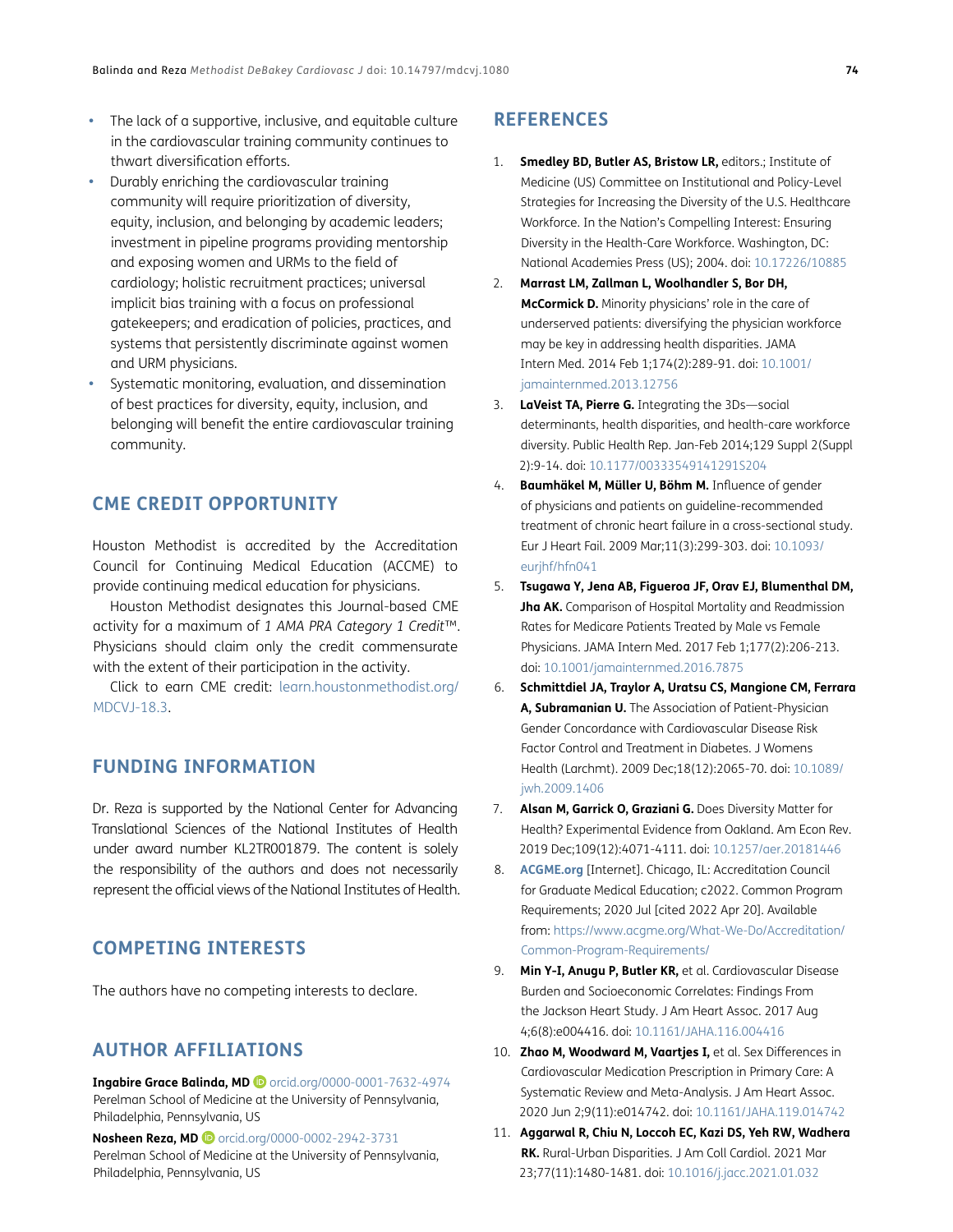- <span id="page-8-0"></span>12. **Capers Q 4th, Johnson A, Berlacher K, Douglas PS.** The Urgent and Ongoing Need for Diversity, Inclusion, and Equity in the Cardiology Workforce in the United States. J Am Heart Assoc Cardiovasc Cerebrovasc Dis. 2021 Mar 16;10(6):e018893. doi: [10.1161/JAHA.120.018893](https://doi.org/10.1161/JAHA.120.018893)
- 13. **[AAMC.org](http://AAMC.org)** [Internet]. Washington, DC: Association of American Medical Colleges; c 2022. Underrepresented in Medicine Definition; 2022 [cited 2022 Apr 20]. Available from: [https://www.aamc.org/what-we-do/equity-diversity](https://www.aamc.org/what-we-do/equity-diversity-inclusion/underrepresented-in-medicine )[inclusion/underrepresented-in-medicine](https://www.aamc.org/what-we-do/equity-diversity-inclusion/underrepresented-in-medicine )
- <span id="page-8-2"></span>14. **Mehta LS, Fisher K, Rzeszut AK,** et al. Current Demographic Status of Cardiologists in the United States. JAMA Cardiol. 2019;4(10):1029-1033. doi: [10.1001/](https://doi.org/10.1001/jamacardio.2019.3247) [jamacardio.2019.3247](https://doi.org/10.1001/jamacardio.2019.3247)
- <span id="page-8-10"></span>15. **Damp JB, Auseon AJ, Walsh MN, Theriot P, Tam MC, Weissman G.** Landscape of U.S. Cardiovascular Training Programs. J Am Coll Cardiol. 2019 Jun 11;73(22):2892-2895. doi: [10.1016/j.jacc.2019.03.486](https://doi.org/10.1016/j.jacc.2019.03.486)
- <span id="page-8-3"></span>16. **Stone AT, Carlson KM, Douglas PS, Morris KL, Walsh MN.** Assessment of Subspecialty Choices of Men and Women in Internal Medicine From 1991 to 2016. JAMA Intern Med. 2020 Jan 1;180(1):140-141. doi: [10.1001/](https://doi.org/10.1001/jamainternmed.2019.3833) [jamainternmed.2019.3833](https://doi.org/10.1001/jamainternmed.2019.3833)
- <span id="page-8-4"></span>17. **[AAMC.org](http://AAMC.org)** [Internet]. Washington, DC: Association of American Medical Colleges; c 2022. The Majority of U.S. Medical Students Are Women, New Data Show; 2021 Nov 9 [cited 2022 Apr 20]. Available from: [https://www.aamc.org/](https://www.aamc.org/news-insights/press-releases/majority-us-medical-students-are-women-new-data-show ) [news-insights/press-releases/majority-us-medical-students](https://www.aamc.org/news-insights/press-releases/majority-us-medical-students-are-women-new-data-show )[are-women-new-data-show](https://www.aamc.org/news-insights/press-releases/majority-us-medical-students-are-women-new-data-show )
- <span id="page-8-5"></span>18. **[AAMC.org](http://AAMC.org)** [Internet]. Washington, DC: Association of American Medical Colleges; c 2022. ERAS statistics 2021: cardiovascular disease (internal medicine); 2021 [cited 2022 Apr 20]. Available from: [https://www.aamc.org/data-reports/](https://www.aamc.org/data-reports/interactive-data/eras-statistics-data  ) [interactive-data/eras-statistics-data](https://www.aamc.org/data-reports/interactive-data/eras-statistics-data  )
- <span id="page-8-6"></span>19. **[AAMC.org](http://AAMC.org)** [Internet]. Washington, DC: Association of American Medical Colleges; c 2022. Table B3. Number of Active Residents, by Type of Medical School, GME Specialty, and Sex. AAMC; 2018 [cited 2022 Apr 20]. Available from: [https://www.aamc.org/data-reports/](https://www.aamc.org/data-reports/students-residents/interactive-data/report-residents/2021/table-b3-number-active-residents-type-medical-school-gme-specialty-and-sex ) [students-residents/interactive-data/report-residents/2021/](https://www.aamc.org/data-reports/students-residents/interactive-data/report-residents/2021/table-b3-number-active-residents-type-medical-school-gme-specialty-and-sex ) [table-b3-number-active-residents-type-medical-school](https://www.aamc.org/data-reports/students-residents/interactive-data/report-residents/2021/table-b3-number-active-residents-type-medical-school-gme-specialty-and-sex )[gme-specialty-and-sex](https://www.aamc.org/data-reports/students-residents/interactive-data/report-residents/2021/table-b3-number-active-residents-type-medical-school-gme-specialty-and-sex )
- <span id="page-8-7"></span>20. **Khan MS, Mahmood S, Khan SU,** et al. Women Training in Cardiology and Its Subspecialties in the United States: A Decade of Little Progress in Representation. Circulation. 2020 Feb 18;141(7):609-611. doi: [10.1161/](https://doi.org/10.1161/CIRCULATIONAHA.119.044693) [CIRCULATIONAHA.119.044693](https://doi.org/10.1161/CIRCULATIONAHA.119.044693)
- <span id="page-8-8"></span>21. **Santhosh L, Babik JM.** Trends in Racial and Ethnic Diversity in Internal Medicine Subspecialty Fellowships From 2006 to 2018. JAMA Netw Open. 2020 Feb 5;3(2):e1920482. doi: [10.1001/jamanetworkopen.2019.20482](https://doi.org/10.1001/jamanetworkopen.2019.20482)
- <span id="page-8-9"></span>22. **[AAMC.org](http://AAMC.org)** [Internet]. Washington, DC: Association of American Medical Colleges; c 2022. Table B5. Number

of Active MD Residents, by Race/Ethnicity (Alone or In Combination) and GME Specialty; 2018 [cited 2022 Apr 20]. Available from: [https://www.aamc.org/data-reports/](https://www.aamc.org/data-reports/students-residents/interactive-data/report-residents/2021/table-b5-md-residents-race-ethnicity-and-specialty ) [students-residents/interactive-data/report-residents/2021/](https://www.aamc.org/data-reports/students-residents/interactive-data/report-residents/2021/table-b5-md-residents-race-ethnicity-and-specialty ) [table-b5-md-residents-race-ethnicity-and-specialty](https://www.aamc.org/data-reports/students-residents/interactive-data/report-residents/2021/table-b5-md-residents-race-ethnicity-and-specialty )

- <span id="page-8-11"></span>23. **Wang T, Douglas PS, Reza N.** Gender Gaps in Salary and Representation in Academic Internal Medicine Specialties in the US. JAMA Intern Med. 2021 Sep 1;181(9):1255-1257. doi: [10.1001/jamainternmed.2021.3469](https://doi.org/10.1001/jamainternmed.2021.3469)
- <span id="page-8-12"></span>24. **Lewis SJ, Mehta LS, Douglas PS,** et al. Changes in the Professional Lives of Cardiologists Over 2 Decades. J Am Coll Cardiol. 2017 Jan 31;69(4):452-462. doi: [10.1016/j.](https://doi.org/10.1016/j.jacc.2016.11.027) [jacc.2016.11.027](https://doi.org/10.1016/j.jacc.2016.11.027)
- <span id="page-8-13"></span>25. **Sarma AA, Nkonde-Price C, Gulati M, Duvernoy CS, Lewis SJ, Wood MJ.**; American College of Cardiology Women in Cardiology Leadership Council. Cardiovascular Medicine and Society. J Am Coll Cardiol. 2017 Jan 3;69(1):92-101. doi: [10.1016/j.jacc.2016.09.978](https://doi.org/10.1016/j.jacc.2016.09.978)
- <span id="page-8-14"></span>26. **Damp JB, Cullen MW, Soukoulis V,** et al. Parental Leave in Cardiovascular Disease Training Programs. J Am Coll Cardiol. 2020 Jul 21;76(3):348-349. doi: [10.1016/j.](https://doi.org/10.1016/j.jacc.2020.05.044) [jacc.2020.05.044](https://doi.org/10.1016/j.jacc.2020.05.044)
- <span id="page-8-15"></span>27. **Abdulsalam N, Gillis AM, Rzeszut AK,** et al. Gender Differences in the Pursuit of Cardiac Electrophysiology Training in North America. J Am Coll Cardiol. 2021 Aug 31;78(9):898-909. doi: [10.1016/j.jacc.2021.06.033](https://doi.org/10.1016/j.jacc.2021.06.033)
- <span id="page-8-16"></span>28. **Yong CM, Abnousi F, Rzeszut AK,** et al. Sex Differences in the Pursuit of Interventional Cardiology as a Subspecialty Among Cardiovascular Fellows-in-Training. JACC Cardiovasc Interv. 2019 Feb 11;12(3):219-228. doi: [10.1016/j.jcin.2018.09.036](https://doi.org/10.1016/j.jcin.2018.09.036)
- <span id="page-8-17"></span>29. **Duvernoy CS, Capers Q.** The Accreditation Council for Graduate Medical Education Mandates That You Attempt to Enhance Diversity in Your Cardiology Program: Great! (How Do We Do That?). Circ Cardiovasc Qual Outcomes. 2020 Aug;13(8):e006912. doi: [10.1161/CIRCOUTCOMES.120.006912](https://doi.org/10.1161/CIRCOUTCOMES.120.006912)
- <span id="page-8-18"></span>30. **Capers Q** 4th. How Clinicians and Educators Can Mitigate Implicit Bias in Patient Care and Candidate Selection in Medical Education. ATS Sch. 2020 Jun 23;1(3):211-217. doi: [10.34197/ats-scholar.2020-0024PS](https://doi.org/10.34197/ats-scholar.2020-0024PS)
- <span id="page-8-19"></span>31. **Damp JB, Cullen MW, Soukoulis V,** et al. Program Directors Survey on Diversity in Cardiovascular Training Programs. J Am Coll Cardiol. 2020 Sep 8;76(10):1215-1222. doi: [10.1016/j.](https://doi.org/10.1016/j.jacc.2020.07.020) [jacc.2020.07.020](https://doi.org/10.1016/j.jacc.2020.07.020)
- <span id="page-8-20"></span>32. **Douglas PS, Rzeszut AK, Bairey Merz CN,** et al. Career Preferences and Perceptions of Cardiology Among US Internal Medicine Trainees: Factors Influencing Cardiology Career Choice. JAMA Cardiol. 2018 Aug 1;3(8):682-691. doi: [10.1001/jamacardio.2018.1279](https://doi.org/10.1001/jamacardio.2018.1279)
- <span id="page-8-1"></span>33. **Osseo-Asare A, Balasuriya L, Huot SJ,** et al. Minority Resident Physicians' Views on the Role of Race/Ethnicity in Their Training Experiences in the Workplace. JAMA Netw Open. 2018 Sep 7;1(5):e182723. doi: [10.1001/](https://doi.org/10.1001/jamanetworkopen.2018.2723) [jamanetworkopen.2018.2723](https://doi.org/10.1001/jamanetworkopen.2018.2723)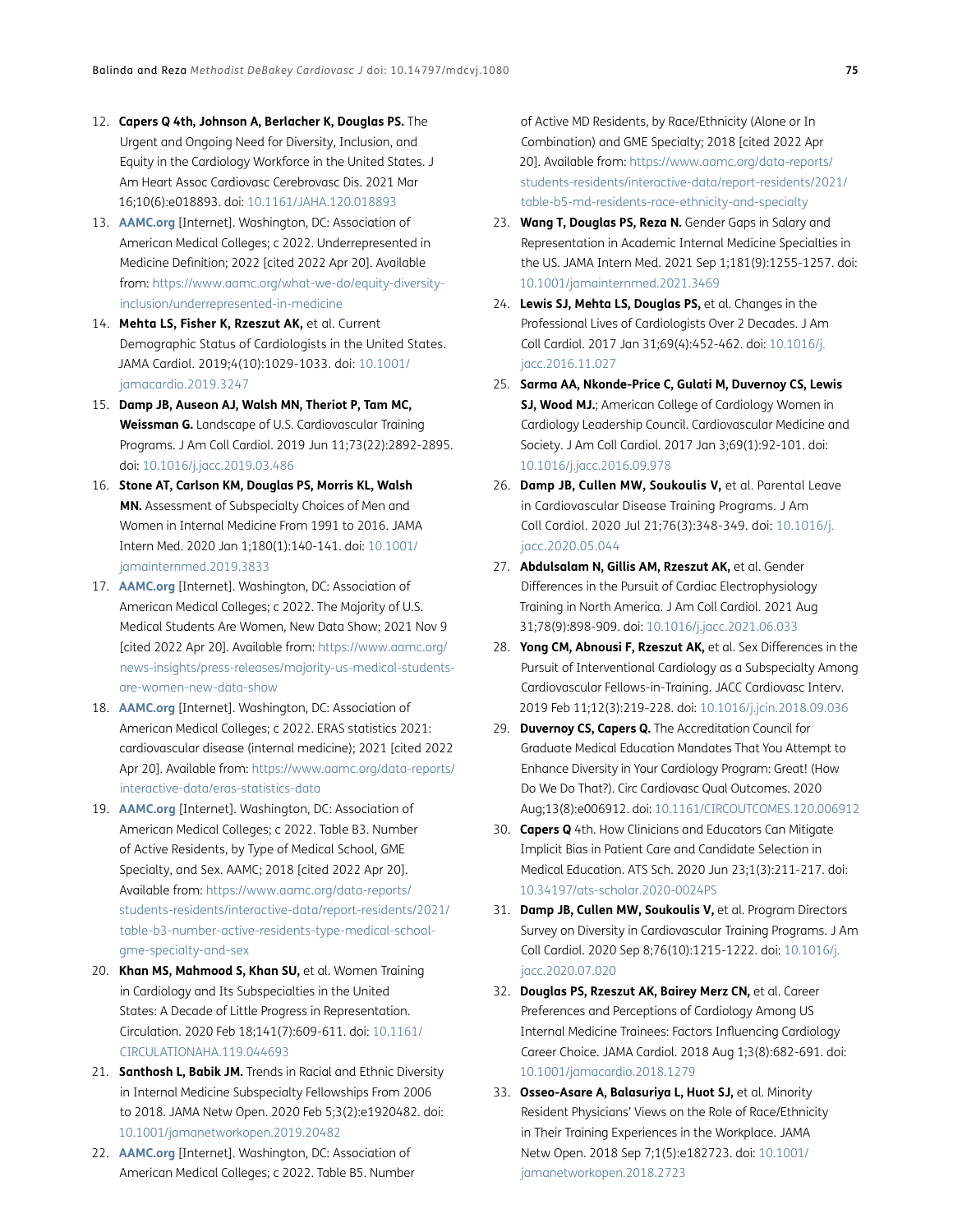- <span id="page-9-0"></span>34. **Liebschutz JM, Darko GO, Finley EP, Cawse JM, Bharel M, Orlander JD.** In the minority: black physicians in residency and their experiences. J Natl Med Assoc. 2006 Sep;98(9):1441-8
- <span id="page-9-1"></span>35. **Crowley AL, Damp J, Sulistio MS,** et al. Perceptions on Diversity in Cardiology: A Survey of Cardiology Fellowship Training Program Directors. J Am Heart Assoc. 2020 Sep;9(17):e017196. doi: [10.1161/JAHA.120.017196](https://doi.org/10.1161/JAHA.120.017196)
- <span id="page-9-2"></span>36. **[Bulletin.facs.org](http://Bulletin.facs.org)** [Internet]. Chicago, IL: Bulletin of The American College of Surgeons; c2022. Williams-Karnesky R, Kashyap M, Courtney C, et al. Shoring up the pipeline: Increasing diversity in surgery by enhancing equity and inclusion in the surgical learning environment. 2021 Jan 8 [cited 2022 Apr 20]. Available from: [https://bulletin.facs.](https://bulletin.facs.org/2021/01/shoring-up-the-pipeline-increasing-diversity-in-surgery-by-enhancing-equity-and-inclusion-in-the-surgical-learning-environment/ ) [org/2021/01/shoring-up-the-pipeline-increasing-diversity-in](https://bulletin.facs.org/2021/01/shoring-up-the-pipeline-increasing-diversity-in-surgery-by-enhancing-equity-and-inclusion-in-the-surgical-learning-environment/ )[surgery-by-enhancing-equity-and-inclusion-in-the-surgical](https://bulletin.facs.org/2021/01/shoring-up-the-pipeline-increasing-diversity-in-surgery-by-enhancing-equity-and-inclusion-in-the-surgical-learning-environment/ )[learning-environment/](https://bulletin.facs.org/2021/01/shoring-up-the-pipeline-increasing-diversity-in-surgery-by-enhancing-equity-and-inclusion-in-the-surgical-learning-environment/ )
- <span id="page-9-3"></span>37. **Hemal K, Reghunathan M, Newsom M, Davis G, Gosman A.** Diversity and Inclusion: A Review of Effective Initiatives in Surgery. J Surg Educ. Sep-Oct 2021;78(5):1500-1515. doi: [10.1016/j.jsurg.2021.03.010](https://doi.org/10.1016/j.jsurg.2021.03.010)
- <span id="page-9-4"></span>38. **Gonzaga AMR, Appiah-Pippim J, Onumah CM, Yialamas MA.** A Framework for Inclusive Graduate Medical Education Recruitment Strategies: Meeting the ACGME Standard for a Diverse and Inclusive Workforce. Acad Med. 2020 May;95(5):710-716. doi: [10.1097/ACM.0000000000003073](https://doi.org/10.1097/ACM.0000000000003073)
- <span id="page-9-5"></span>39. **Aibana O, Swails JL, Flores RJ, Love L.** Bridging the Gap: Holistic Review to Increase Diversity in Graduate Medical Education. Acad Med. 2019 Aug;94(8):1137-1141. doi: [10.1097/ACM.0000000000002779](https://doi.org/10.1097/ACM.0000000000002779)
- <span id="page-9-6"></span>40. **Auseon AJ, Kolibash AJ Jr, Capers Q.** Successful efforts to increase diversity in a cardiology fellowship training program. J Grad Med Educ. 2013 Sep;5(3):481-5. doi: [10.4300/](https://doi.org/10.4300/JGME-D-12-00307.1) [JGME-D-12-00307.1](https://doi.org/10.4300/JGME-D-12-00307.1)
- <span id="page-9-7"></span>41. **FitzGerald C, Hurst S.** Implicit bias in healthcare professionals: a systematic review. BMC Med Ethics. 2017 Mar 1;18(1):19. doi: [10.1186/s12910-017-0179-8](https://doi.org/10.1186/s12910-017-0179-8)
- <span id="page-9-8"></span>42. **Capers Q 4th, Clinchot D, McDougle L, Greenwald AG.** Implicit Racial Bias in Medical School Admissions: Acad Med. 2017 Mar;92(3):365-369. doi: [10.1097/](https://doi.org/10.1097/ACM.0000000000001388) [ACM.0000000000001388](https://doi.org/10.1097/ACM.0000000000001388)
- <span id="page-9-9"></span>43. **[ACC.org](http://ACC.org)** [Internet]. Washington, DC: American College of Cardiology; c2022. Young Scholars Program; 2022 [cited 2022 Apr 20]. Available from: [https://www.acc.](https://www.acc.org/membership/sections-and-councils/academic-cardiology-section/http%3a%2f%2fwww.acc.org%2fmembership%2fsections-and-councils%2facademic-cardiology-section%2fyoung-scholars-program) [org/membership/sections-and-councils/academic](https://www.acc.org/membership/sections-and-councils/academic-cardiology-section/http%3a%2f%2fwww.acc.org%2fmembership%2fsections-and-councils%2facademic-cardiology-section%2fyoung-scholars-program)[cardiology-section/http%3a%2f%2fwww.acc.](https://www.acc.org/membership/sections-and-councils/academic-cardiology-section/http%3a%2f%2fwww.acc.org%2fmembership%2fsections-and-councils%2facademic-cardiology-section%2fyoung-scholars-program) [org%2fmembership%2fsections-and-councils%2facademic](https://www.acc.org/membership/sections-and-councils/academic-cardiology-section/http%3a%2f%2fwww.acc.org%2fmembership%2fsections-and-councils%2facademic-cardiology-section%2fyoung-scholars-program)[cardiology-section%2fyoung-scholars-program](https://www.acc.org/membership/sections-and-councils/academic-cardiology-section/http%3a%2f%2fwww.acc.org%2fmembership%2fsections-and-councils%2facademic-cardiology-section%2fyoung-scholars-program)
- <span id="page-9-10"></span>44. **[ACC.org](http://ACC.org)** [Internet]. Washington, DC: American College of Cardiology; c2022. ACC Internal Medicine Cardiology Programs; 2022 [cited 2022 Apr 20]. Available from: [https://](https://www.acc.org/About-ACC/Diversity-and-Inclusion/ACC-Internal-Medicine-Cardiology-Programs ) [www.acc.org/About-ACC/Diversity-and-Inclusion/ACC-](https://www.acc.org/About-ACC/Diversity-and-Inclusion/ACC-Internal-Medicine-Cardiology-Programs )[Internal-Medicine-Cardiology-Programs](https://www.acc.org/About-ACC/Diversity-and-Inclusion/ACC-Internal-Medicine-Cardiology-Programs )
- <span id="page-9-11"></span>45. **Poppas A, Albert MA, Douglas PS, Capers Q 4th.** Diversity and Inclusion: Central to ACC's Mission, Vision, and Values. J Am Coll Cardiol. 2020 Sep 22;76(12):1494-1497. doi: [10.1016/j.jacc.2020.08.019](https://doi.org/10.1016/j.jacc.2020.08.019)
- <span id="page-9-12"></span>46. **[Heart.org](http://Heart.org)** [Internet]. Dallas, TX: American Heart Association; c2022. Diversity and Inclusion in Research and Cardiology; 2022 Feb 5 [cited 2022 Apr 20]. Available from: [www.heart.](www.heart.org) [org](www.heart.org). Accessed February 5, 2022. [https://www.heart.org/](https://www.heart.org/en/about-us/diversity-inclusion/diversity-and-inclusion-in-research-and-cardiology ) [en/about-us/diversity-inclusion/diversity-and-inclusion-in](https://www.heart.org/en/about-us/diversity-inclusion/diversity-and-inclusion-in-research-and-cardiology )[research-and-cardiology](https://www.heart.org/en/about-us/diversity-inclusion/diversity-and-inclusion-in-research-and-cardiology )
- <span id="page-9-13"></span>47. **Sharma G, Sarma AA, Walsh MN,** et al. 10 Recommendations to Enhance Recruitment, Retention, and Career Advancement of Women Cardiologists. J Am Coll Cardiol. 2019 Oct 8;74(14):1839-1842. doi: [10.1016/j.jacc.2019.08.016](https://doi.org/10.1016/j.jacc.2019.08.016)
- <span id="page-9-14"></span>48. **Williams N, Sulistio MS, Winchester DE, Chen C, Toft LEB.** How to Build an Antiracist Cardiovascular Culture, Community, and Profession. J Am Coll Cardiol. 2021 Mar 9;77(9):1257-1261. doi: [10.1016/j.jacc.2020.11.073](https://doi.org/10.1016/j.jacc.2020.11.073)
- <span id="page-9-15"></span>49. **Eberly LA, Julien H, Adusumalli S.** Weaving Antiracism Practice and Equity Into the Fabric of Cardiovascular Fellowship. J Am Coll Cardiol. 2021 Dec 7;78(23):2382-2386. doi: [10.1016/j.jacc.2021.07.063](https://doi.org/10.1016/j.jacc.2021.07.063)
- <span id="page-9-16"></span>50. **Njoroge JN, Youmans QR, Chuzi S.** How Cardiovascular Disease Fellows Can Promote Diversity and Inclusion in Cardiology: Doing Our Part. J Am Coll Cardiol. 2021 Sep 14;78(11):1188-1192. doi: [10.1016/j.jacc.2021.07.012](https://doi.org/10.1016/j.jacc.2021.07.012)
- <span id="page-9-17"></span>51. **Njoroge J, Rodriguez F, Albert MA.** Dismantling Structural Discrimination in Cardiology Fellowship Recruitment. JAMA Netw Open. 2021 Jan 4;4(1):e2031473. doi: [10.1001/](https://doi.org/10.1001/jamanetworkopen.2020.31473) [jamanetworkopen.2020.31473](https://doi.org/10.1001/jamanetworkopen.2020.31473)
- <span id="page-9-18"></span>52. **[ABcardio.org](http://ABcardio.org)** [Internet]. Washington, DC: Association of Black Cardiologists; c2022. ABC History; 2022 [cited 2022 Apr 20]. Available from: [https://abcardio.org/history/](https://abcardio.org/history/ )
- <span id="page-9-19"></span>53. **[Scai.org](http://Scai.org)** [Internet]. Washington, DC: Society for Cardiovascular Angiography and Interventions; c2022. CAI WIN Launches Mentoring Program; 2021 Mar 16 [cited 2022 Apr 20]. Available from: [https://scai.org/scai-win-launches](https://scai.org/scai-win-launches-mentoring-program)[mentoring-program](https://scai.org/scai-win-launches-mentoring-program)
- <span id="page-9-20"></span>54. **Reza N, Krishnan S, Adusumalli S.** A Model for the Career Advancement of Women Fellows and Cardiologists. J Am Coll Cardiol. 2020 Aug 25;76(8):996-1000. doi: [10.1016/j.](https://doi.org/10.1016/j.jacc.2020.07.011) [jacc.2020.07.011](https://doi.org/10.1016/j.jacc.2020.07.011)
- <span id="page-9-21"></span>55. **Kay J, Reza N, Silvestry FE.** Establishing and Expecting a Culture of Support for Breastfeeding Cardiology Fellows. JACC Case Rep. 2019 Dec 4;1(4):680-683. doi: [10.1016/j.](https://doi.org/10.1016/j.jaccas.2019.10.008) [jaccas.2019.10.008](https://doi.org/10.1016/j.jaccas.2019.10.008)
- <span id="page-9-22"></span>56. **Rymer JA, Frazier-Mills CG, Jackson LR 2nd,** et al. Evaluation of Women and Underrepresented Racial and Ethnic Group Representation in a General Cardiology Fellowship After a Systematic Recruitment Initiative. JAMA Netw Open. 2021 Jan 4;4(1):e2030832. doi: [10.1001/](https://doi.org/10.1001/jamanetworkopen.2020.30832) [jamanetworkopen.2020.30832](https://doi.org/10.1001/jamanetworkopen.2020.30832)